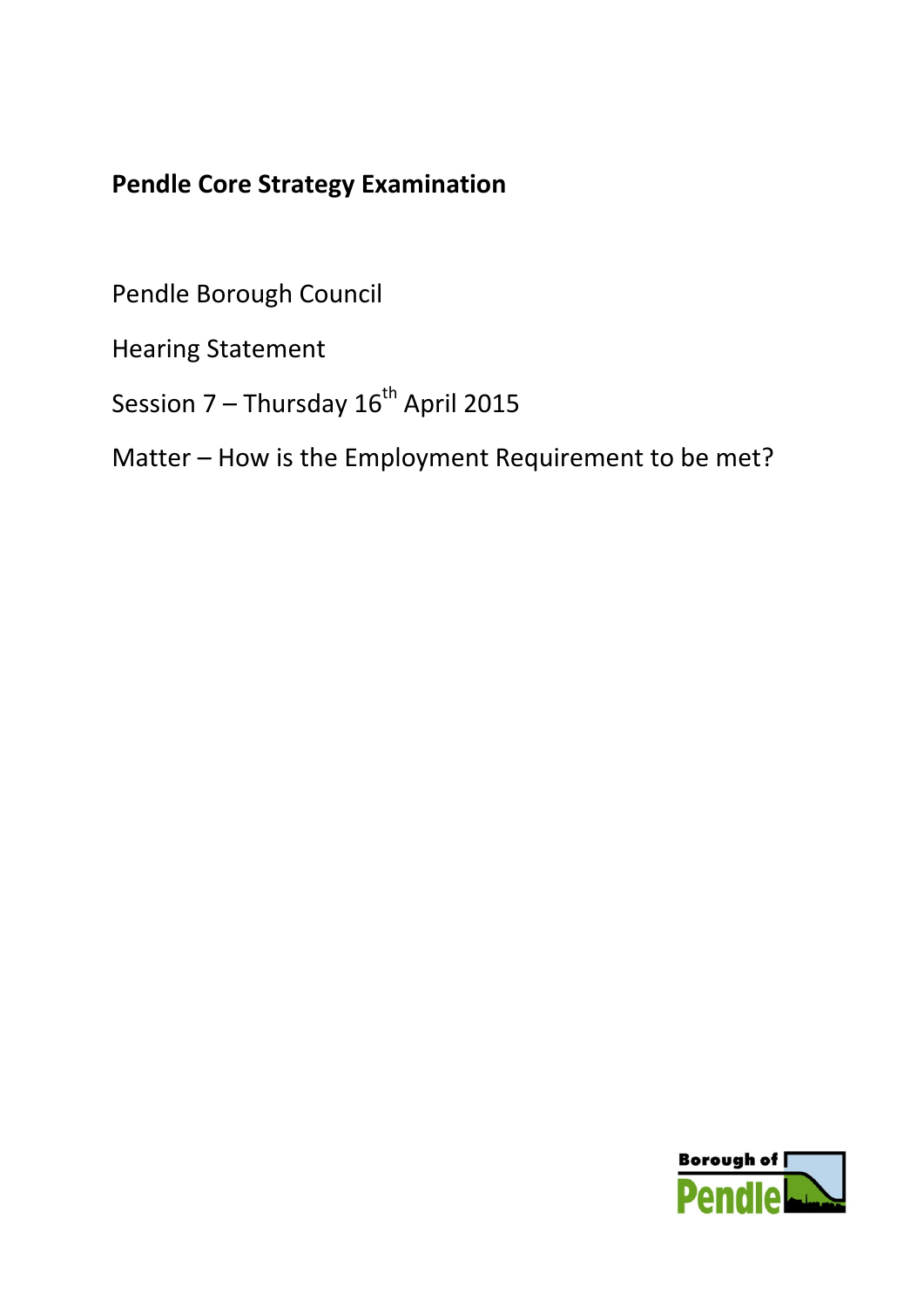- **1. Are the circumstances sufficiently exceptional to justify the release of Green Belt land at Lomeshaye for a strategic employment site and, if so, have these been justified in the CS? For example have the options for the use of previously-developed land been fully considered? See in particular C/004 for Council's response including the need for employment land to meet the full requirements of the Borough and the lack of other suitable sites beyond the Green Belt.**
	- 1.1 The allocation of a strategic employment site within the borough, and more specifically within the M65 Corridor, is necessary to meet the borough's objectively assessed need for employment land both in terms of the quantity and quality of provision.
	- 1.2 Development sites in a modern business park environment have not been readily available in the M65 Corridor since the construction of three small business units on a 0.25ha site off Pendleside marked the completion of the extension to the Lomeshaye Industrial Estate in 2005. Since that time only the West Craven Business Park to the north of Earby and the B1 (office only) development at Riverside between Nelson and Barrowford, have been brought forward for employment. Neither of these sites addresses the borough's principal need, which is for sites for B2 uses in a modern business environment, with good access to the motorway.
	- 1.3 Having explored a range of realistic alternatives for delivery within the borough (Strategic Employment Land Site Allocation Report (Parts 1 & 2) [CD/05/02]), a site in the Green Belt to the west of the existing Lomeshaye Industrial Estate was, on balance, considered to represent the most sustainable solution and offer the most attractive location for businesses.
	- 1.4 As national planning policy requires local planning authorities to demonstrate "exceptional circumstances to justify the release of Green Belt land" preliminary discussions were held with planning officers in the neighbouring authorities of Burnley and Craven, to determine whether they could accommodate some of Pendle's employment land requirement (N.B. Bradford, Calderdale and Ribble Valley do not represent realistic alternatives).
	- 1.5 Whilst these discussions revealed that the provision of employment land to meet some of Pendle's identified need may be feasible, there were insurmountable issues in both areas that continued to make the site at Lomeshaye the most appropriate and sustainable solution.
		- Craven As demonstrated in the Employment Land Review [CD/04/01] the overwhelming demand for employment land in Pendle is in the M65 Corridor. This area of the borough has very limited interactions with Craven, primarily due to the poor connectivity between the two areas. As such it was recognised that employment land provision in Craven did not represent a sustainable spatial option and would fail to address the identified economic needs of Pendle.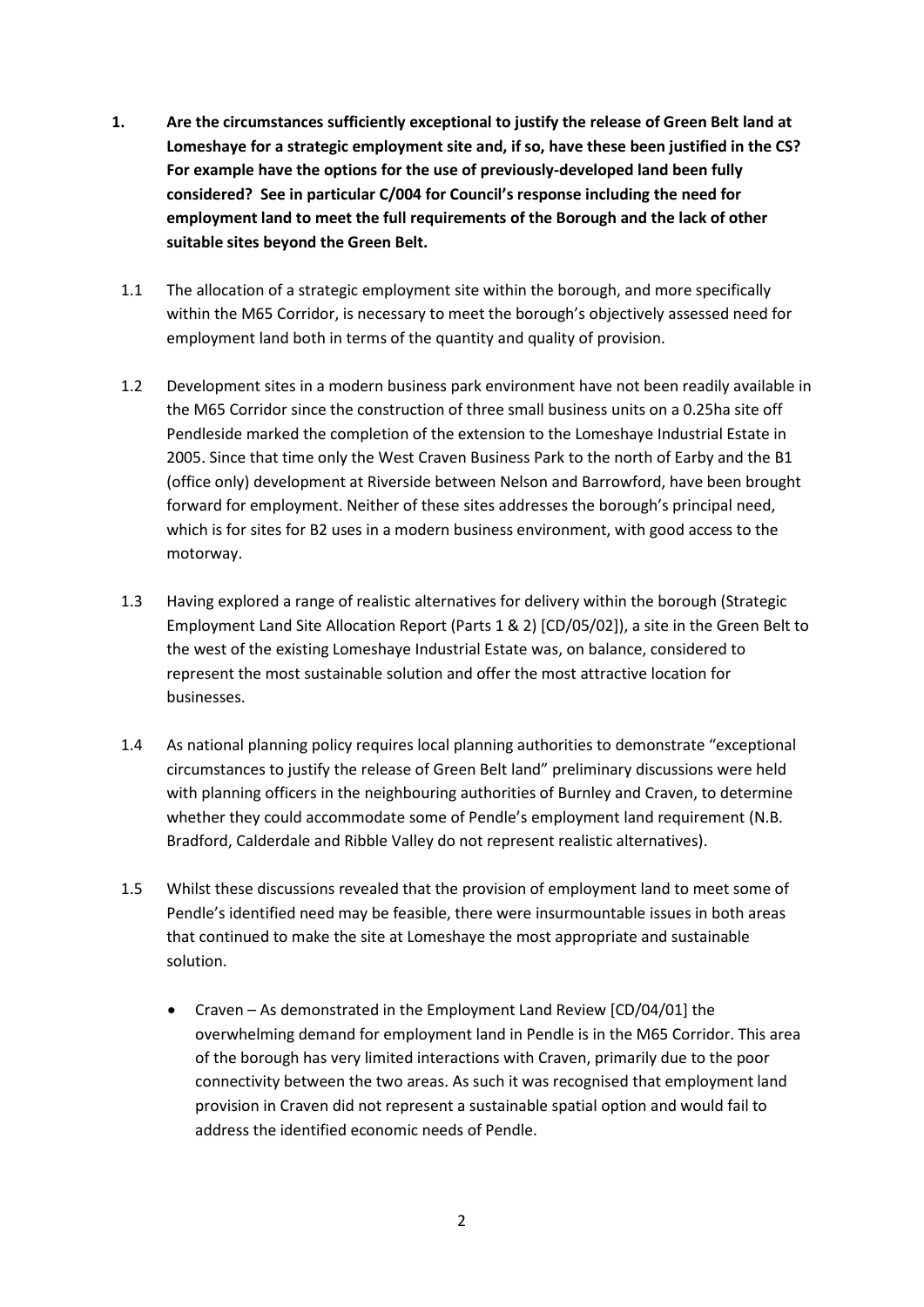- Burnley To provide sufficient employment land to meet its own requirements, Burnley Council is already advocating the need to encroach into the Green Belt west of the town (Burnley Local Plan – Issues & Options Report [CD/03/04]). As such the development of a Green Belt site within Pendle remained the sequentially preferable option.
- 1.6 The re-use of Brownfield sites has been fully considered in the comprehensive two stage site appraisal process included in the Employment Land Review [CD/04/01]. Those sites considered to have the potential for future employment use have been included in the existing supply and make a significant contribution to the 68ha requirement for employment land – the relevant figure is shown in Table WRK2a on page 154 of the Core Strategy (Row I). As brownfield sites, together with vacant premises (Row J), constitute the existing supply, they cannot help to address the identified shortfall of 25ha (Row L).

## **2. Is the Lomeshaye site deliverable? Is Policy WRK3 clear on how and what will be delivered? Are B8 uses appropriate? Are there any significant constraints such as access, topography, flood risk and biodiversity which may prevent the site coming forward?**

- 2.1 The deliverability of Lomeshaye is set-out in Chapter 6 of the Strategic Employment Land Site Allocation Report (Parts 1) [CD/05/02] (Page 79). This indicates that the current viability of the site is questionable, but highlights that there is developer interest in bringing it forward. Delivery will be assisted through the pursuit of grant funding from the Lancashire Local Enterprise Partnership (LEP) and other sources. A successful bid for the Burnley & Pendle Growth Corridor Fund has already secured funding for improvements to junctions 12 and 13 on the M65 motorway.
- 2.2 A preliminary Transport Review (Traffic, Transport and Highways Consultancy, 2014) concludes that there are "excellent existing and established links to the local, national and international transport infrastructure"; that the site "is capable of being developed without any detrimental impact in respect of the transport network performance" and that "the highway network is capable of delivering full extent of development at the Lomeshaye Extension Site without compromising the performance of the local highway network and amenity."
- 2.3 A Level 2 Flood Risk Assessment Scoping Study (Flood Risk Consultancy, 2014), has informed the provisional layout of that part of the site falling within Flood Zones 2 and 3. The findings have been accepted by the Environment Agency. Similarly an Environmental Review (RPS Health, Safety & Environment, 2006) has influenced the provisional layout of the remainder of the site, ensuring that areas which will form an integral part of the borough's ecological network remain free from development.
- 2.4 The owners of the proposed site have not objected to the development of the land in principle. Discussions with them on how to bring the land forward are progressing.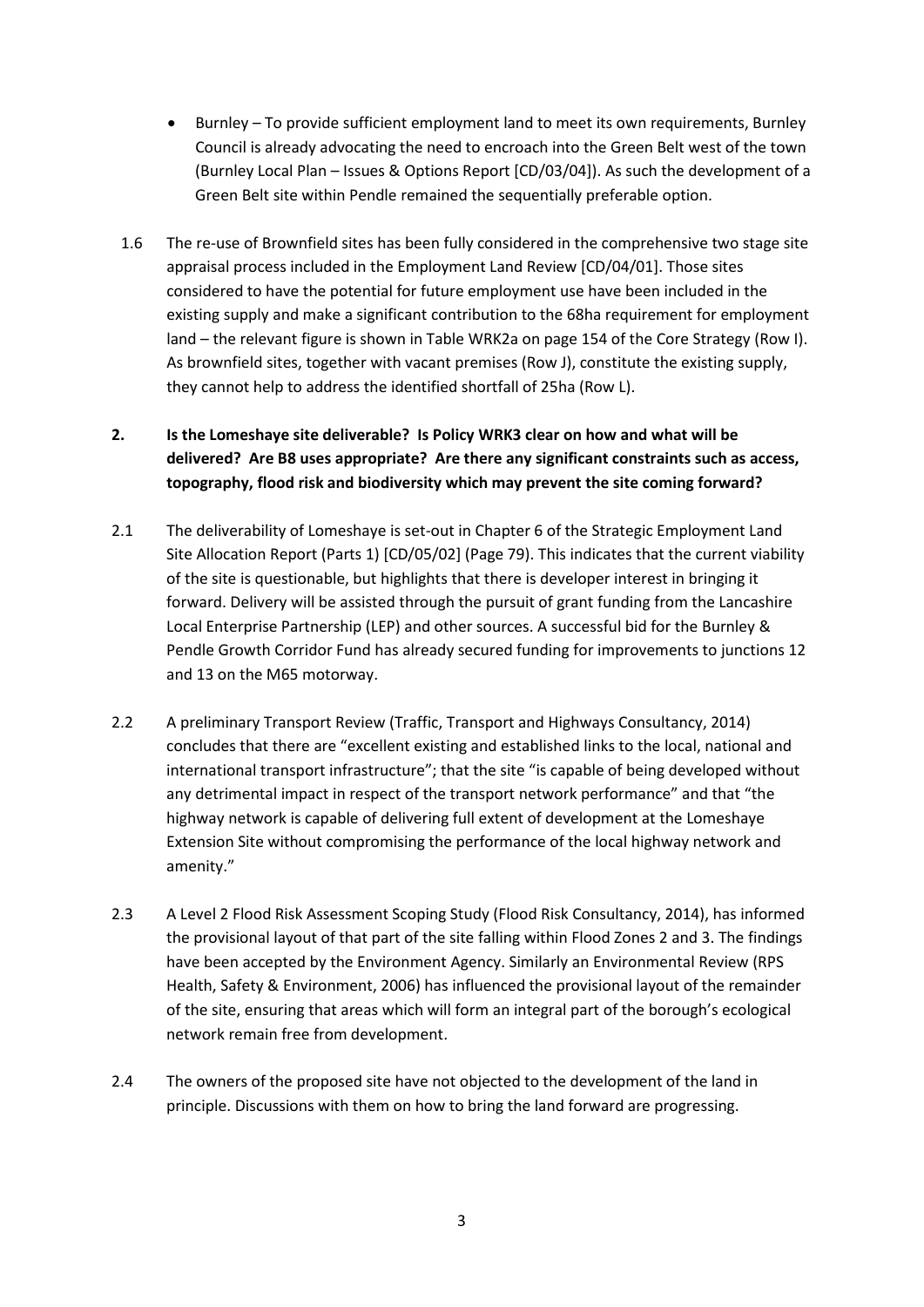- **3. Will the proposed new Green Belt boundary endure beyond the Plan period so that it has permanence or is there a need to identify 'safeguarded land' between the urban area and the Green Belt?**
- 3.1 The main purpose of the Green Belt designation at this location is to check the growth of the built-up areas to the south, thereby preventing the towns of Nelson and Brierfield merging with the linear village of Fence.
- 3.2 The Strategic Employment Land Site Allocation Report (Part 1, Page 17) [CD/05/02] provides an assessment for the parcel of land in question, which has strong boundaries to the north (A6068), east (Lomeshaye Industrial Estate), south (Pendle Water) and west (Old Laund Clough). The topography of the site also means that it is relatively isolated from adjacent areas of open countryside. Development of the site represents an opportunity for planned growth rather than the "unchecked sprawl" Green Belt status is intended to safeguard against. The report assesses the development of the site against the five purposes of Green belt as set out in the NPPF (paragraph 80) and concludes that its development would not undermine the role of Green belt in this location.
- 3.3 The Green Belt criterion concerning urban regeneration can be applied equally to all land within the Green Belt and is not site specific. Green Belt status has helped to reduce the pressure to allocate or develop a number of urban fringe sites in Pendle. To date the emphasis has been to look at meeting the development needs of the Borough elsewhere and in particular to recycle previously developed land within a defined settlement boundary. However, the evidence base underpinning the Core Strategy demonstrates that this is no longer possible.
- 3.4 The strength of the boundaries to the north and west, particularly if structural planting is carried out alongside the A6068, provide assurance that the revised Green Belt boundary would endure well beyond the end of the plan period, thereby:
	- checking the unrestricted sprawl of the built-up areas to the south;
	- preventing any merger between the industrial towns of the M65 Corridor and the Pendleside villages to the north; and
	- safeguarding the countryside from encroachment.
	- 3.5 Future development in the M65 Corridor is severely constrained both topographically and by the significant extent of Green Belt to the north of Brierfield, Nelson and Colne. There is pressure for Greenfield release to the north of the M65 motorway and that includes the Green Belt. The Council intends to review the extent of the Green Belt as part of the site allocations process. Any proposals to bring forward sites for safeguarding will be considered as part of this review. If timescales permit this work will also form part of the joint review proposed for the Green Belt in Pennine Lancashire.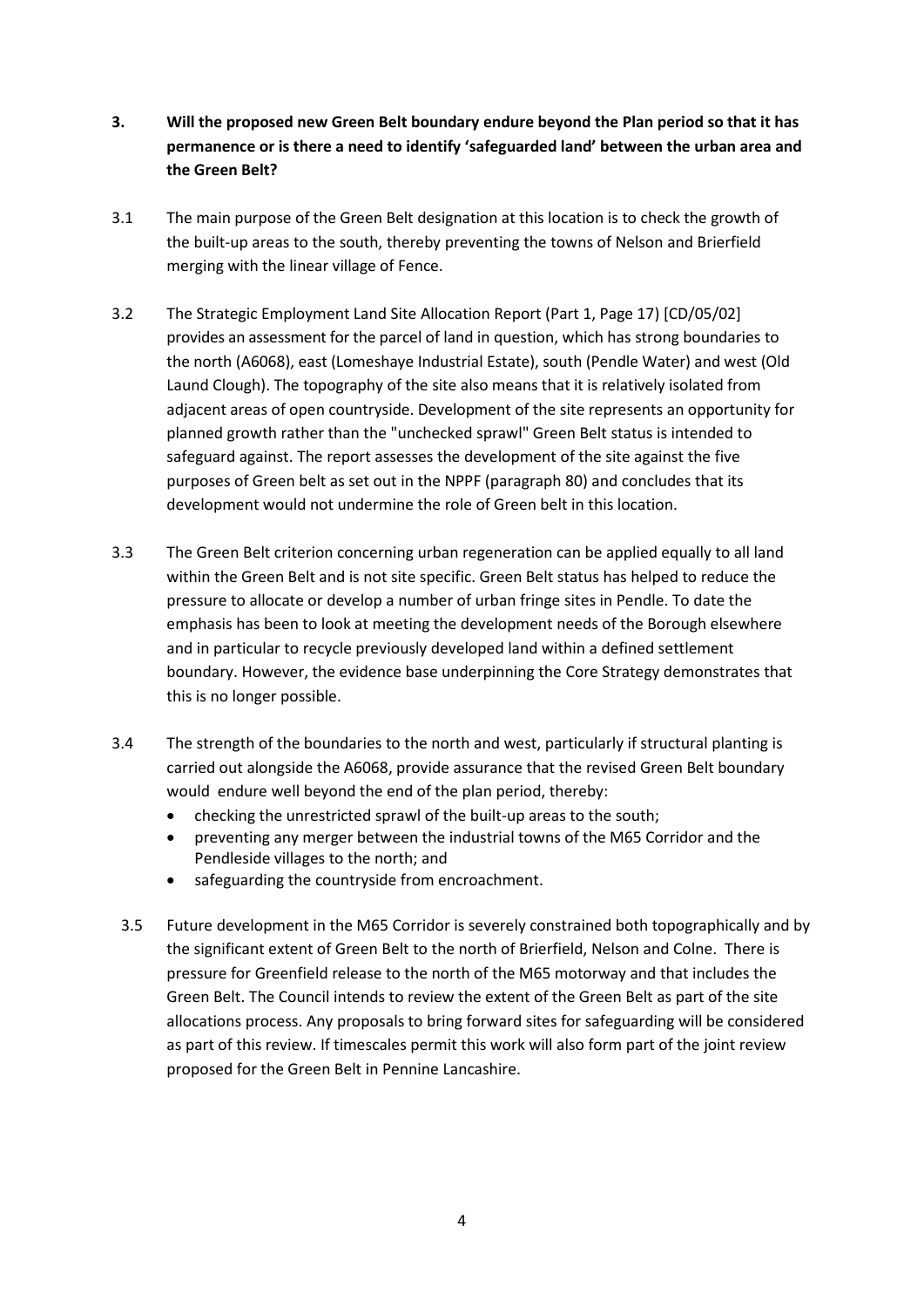### **4. Is the site at Lomeshaye capable of being made accessible by public transport, walking and cycling?**

- 4.1 The findings of the Preliminary Transport Review (Traffic Transport and Highways Consultancy, March 2014) indicate that "with appropriate improvements, the highway network is capable of delivering the full extent of development at the Lomeshaye Extension site without compromising the performance of the local highway network and local amenity." More detailed modelling will take place as development proposals for the site advance.
- 4.2 Although Churchill Way provides the existing Lomeshaye Industrial Estate with direct access from the A56 via Junction 12 on the M65 motorway (J12), it is effectively a long culde-sac. This has proved to be a significant draw-back in seeking to provide regular bus services into the estate. The nearest bus stops with regular services are:
	- Lomeshaye Business Village (hourly service Route 65) adjacent.
	- Carr Road / Richmond Road (hourly service and Routes 65 and 93) approximately 400 metres
	- Waggon & Horses, Colne Road (every 10-15 minutes, Routes 21, 24, 25, 28, 29, 451, 837, 919, M65, SMC3) – approximately 500 metres
- 4.3 The eventual extension of Churchill Way to join up with the A6068 will provide an opportunity to operate regular 'Mainline' bus services through the estate. The diversion of these services along Churchill Way and the A6068 would allow some of the popular 'Mainline' services between Burnley and Nelson to serve both the estate and the popular Nelson and Colne College, without adding significant time to the journey. It could also offer direct bus services from places as far afield as Accrington, Clitheroe, Padiham, Keighley and Skipton.
- 4.4 Transdev Burnley & Pendle recently launched the new 'Burnley Connect' local bus service. This has reconfigured a number of local bus routes to offer services to popular destinations, such as Boundary Mill, which were not previously on a traditional bus route. It is anticipated that the opportunity to run services through the Lomeshaye Industrial Estate, will encourage Transdev Burnley & Pendle to consider providing 'Burnley Connect' services into the new and larger estate. These could connect with the regular train service at the nearby Nelson Interchange (approximately 2km from the site). Trains operate on an hourly frequency in each direction between Colne and Blackpool South offering connections to Manchester (approximately one hour via Rose Grove or Blackburn) and the West Coast Mainline at Preston for services to London, Birmingham and Glasgow and further afield.
- 4.5 Whilst traffic flows on the A6068 will increase, there is available capacity. On balance the creation of this new link is considered to be a positive step for businesses on the estate and, in particular, for future public transport connections.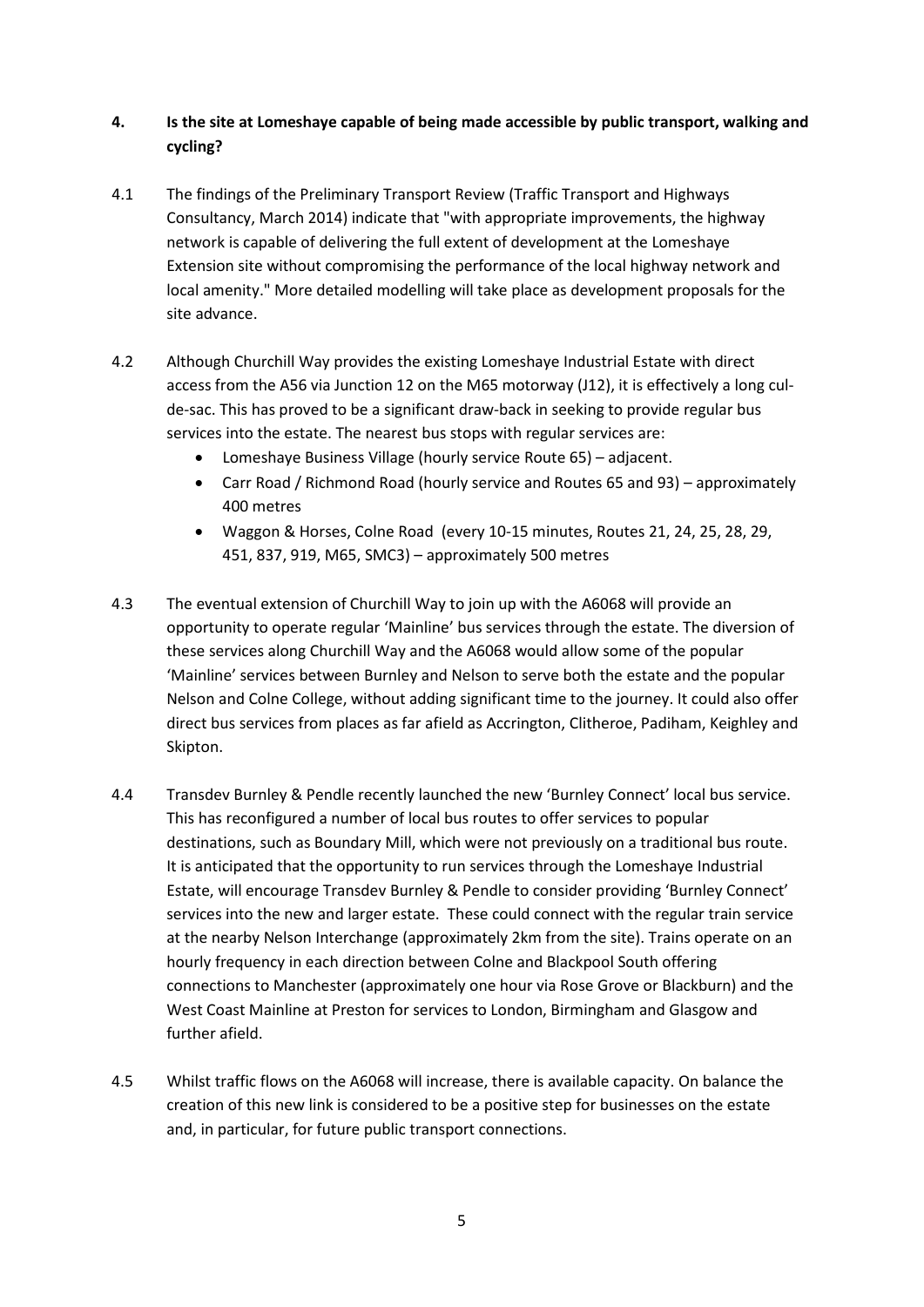- 4.6 Two existing cycle routes penetrate the existing industrial estate from nearby Nelson to the east. Although funding has yet to be found, Pendle Council proposes to extend the southernmost route through the estate to connect with the B6248 (Clitheroe Road) approximately 0.75km to the south-west. The Pennine Cycleway (Sustrans National Route 68) passes along the towpath of the Leeds and Liverpool Canal immediately south of the estate, making off-road cycle journeys possible from Burnley, Nelson, Colne and farther afield. The Pendle Cycling Strategy 2011-16 [CD07/014] proposes the creation of a new cycleway alongside the A6068, which forms the northern boundary of the proposed strategic site. The route will link Nelson and Barrowford with Fence and the cycle network in neighbouring Burnley. It is also included in the Lancashire Cycling Strategy [CD/07/11] and identified on Page 31 of the Burnley Green Infrastructure Strategy 2013-2031 (TEP Consultants, 2013) as a greenway – a safe route for pedestrians, cyclists and horse-riders remote from traffic.
- 4.7 Numerous public footpaths criss-cross the existing estate and the area of the proposed strategic site. Three footpaths offer access from the north (Fence); two from the east (Nelson) and four from the south and west (Brierfield). There are good pavements within the site, and several footpaths offer pleasant riverside walks, or gentle strolls along wildlife corridors. The topography within the site is gently sloping, making walking and cycling acceptable for most people.
- 4.8 Overall the site has good highway access, which is essential for commercial use. This will be improved further if the strategic site is developed. The provision of a through route will enable the Borough's largest employment site to be much better served by public transport, thereby reducing the need for employees to travel to work by car.

#### **5. Will Policies WRK1 and WRK2 be effective in supporting the sustainable growth of all types of businesses and sustainable jobs in rural and other areas?**

- 5.1 The purpose of the planning system is to contribute to the achievement of sustainable development. There are three dimensions to sustainable development: economic, social and environmental.
- 5.2 Policies WRK1 and WRK2 specifically address the economic dimension of sustainable development by seeking to make a positive contribution towards building a strong, responsive and competitive economy; and by ensuring that sufficient land of the right type is available in the right places and at the right time to support growth and innovation.
- 5.3 This policy response addresses paragraphs 18-22 of the National Planning Policy Framework (NPPF) [CD15/01]; specifically paragraphs 20 and 21 which encourage local planning authorities to *"plan proactively to meet the development needs of business and support an economy fit for the 21st Century"* by providing policies that are *"flexible enough to accommodate needs not anticipated in the plan and to allow a rapid response to changes in economic circumstances."*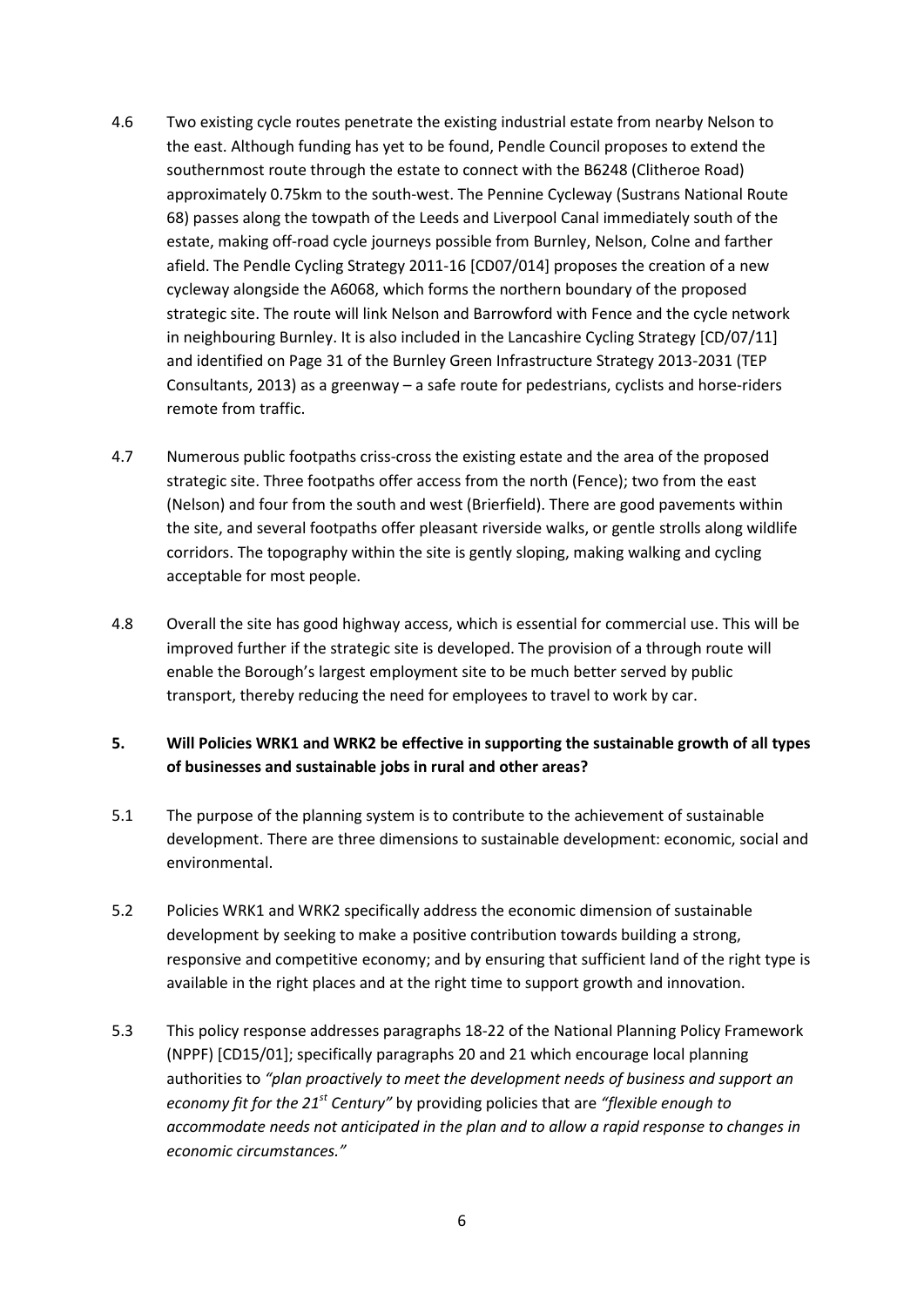- 5.4 The flexibility referred to by the NPPF relates to both the type of employment to be generated (Policy WRK1) and the quantum of employment land that is needed to meet identified development needs (Policy WRK2).
- 5.5 Policy WRK1 provides the framework for future growth in Pendle. It focusses on providing the right environment for investment that will help to build on the areas existing strengths in advanced engineering and precision engineering; and in particular the aerospace industry. Alongside the proposed extension to Lomeshaye, a hierarchy of existing sites will provide the best possible environment for future economic growth.
- 5.6 It is difficult to provide certainty with regard to the type of employment opportunities that will be provided, as the planning system has little influence over the end occupier of a unit except in terms of the use-class it operates within. The proposed approach will allow flexibility for end-users to determine the format of their development. When referencing employment in this context we are referring to businesses in the B1, B2 and B8 land-use classifications. These encompass traditional employment uses (industrial, offices and warehousing). Development on any protected and/or allocated employment sites in Pendle will normally be restricted to such uses as, with the exception of B1-uses, they cannot readily be accommodated within built-up residential areas. However, Pendle Council recognises that the NPPF when referring to "economic growth" and "business" is looking more broadly than traditional employment land uses. Policy WRK1 recognises the need to diversify the local economy and to be flexible in how employment land is utilised, but balances this flexibility against the need to deliver sustainable development and will not damage other facets of the local economy.
- 5.7 Paragraph 22 of the NPPF also requires local planning authorities to *"avoid the long-term protection of sites allocated for employment use where there is no reasonable prospect of a site being used for that purpose"*. Pendle has one of the highest proportions of its workforce employed in manufacturing. Those sites in the borough which continue to support employment in the broad range of industries that make up this important sector should continue to be maintained for that purpose. However, the ELR has considered the continued suitability of the protected employment sites in the borough and the Council is confident that only those sites with a reasonable prospect of being developed for employment in the long-term will continue to receive protection through planning policy.
- 5.8 Policy WRK1 also recognises town centres as highly sustainable locations which alongside allocated sites should be the focus for new economic growth. The vitality and viability of town centres should be promoted by the encouragement of a wide range of both day-time and evening uses, including a good mix of shops, leisure uses, and local services. This is taken forward in Policy WRK4.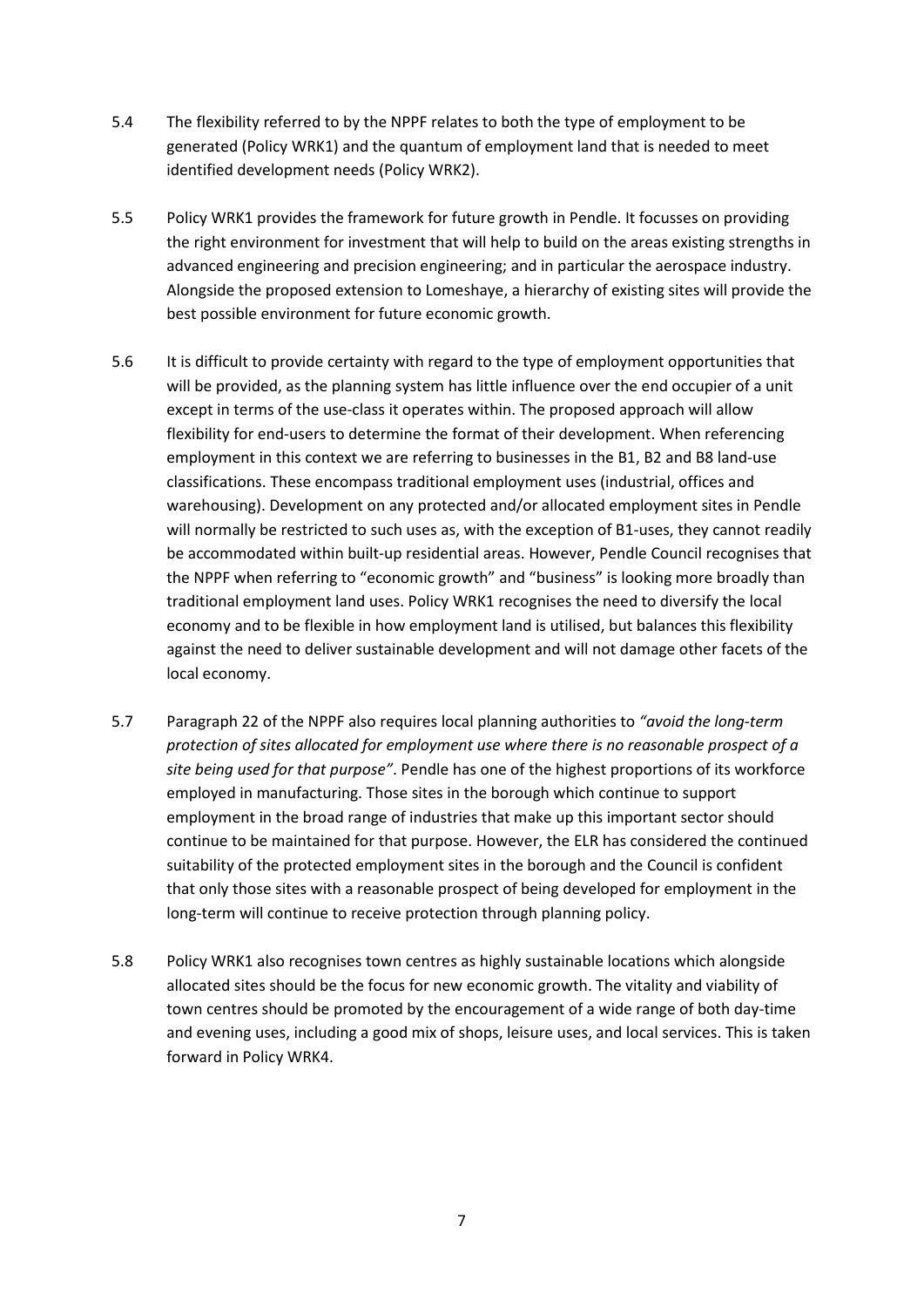- 5.9 The Government has been clear that it also wishes to stimulate economic growth in rural areas. This is exemplified by the National Planning Policy Framework (NPPF) [CD/12/01] and the extension of permitted development rights, for example over change of use for redundant farm buildings. It also recognises the importance of retaining and developing local services and community facilities in rural areas.
- 5.10 Policy WRK1 is supportive of business growth that will promote sustainable development in rural areas. Whilst the land-based sector (agriculture, forestry and fishing) employs less than 1% of the local workforce, it continues to play an important role in supporting other businesses. By helping to maintain the beauty, character and diversity of the countryside upon which recreation and tourism rely, it supports employment in many hotels and catering establishments. A high quality environment also helps to attract inward investment and a skilled workforce.
- 5.11 Additionally, economic diversification is important for the land-based sector to remain viable, to thrive and be more resilient. But, beyond this sector the range of rural economic activities largely mirrors that in urban areas. Where employment in rural areas differs is in:
	- (i) the significantly higher rates of home-working than those in urban areas; and
	- (ii) the prevalence of micro and small businesses.
- 5.12 Such businesses frequently show a greater compatibility with sustainable rural communities, and their growth is supported. Micro and small enterprises have the potential to foster economic growth in ways that use local natural and historic assets sustainably. Through home-working and, where appropriate, the re-use of redundant agricultural and industrial buildings, they are capable of operating at a scale that is sympathetic to a rural setting. The opportunity to carry out business from rural locations across Pendle has recently been enhanced with the roll-out of Superfast Broadband.
- 5.13 In addition, rural businesses often exhibit strong ties with the local community where established connections with other local businesses help to further support the rural economy by providing jobs and services, which add greater diversity and distinctiveness to the area. Premises which serve the well-being of the local community such as local shops, public houses and community halls are also valuable for economic development and are addressed by Policy SUP1.
- 5.14 Policy WRK2 addresses the quantum of employment land that is sought. It is the Council's view that this policy is sufficiently flexible to meet all reasonable eventualities. The projected requirement of 68 ha has been calculated using an established methodology based on past take-up rates, and this includes a flexibility factor and allowance for losses. The methodology is considered in greater detail in Chapter 6 of the Pendle Employment Land Review [CD/04/01], in particular paragraphs 6.172-6.186.